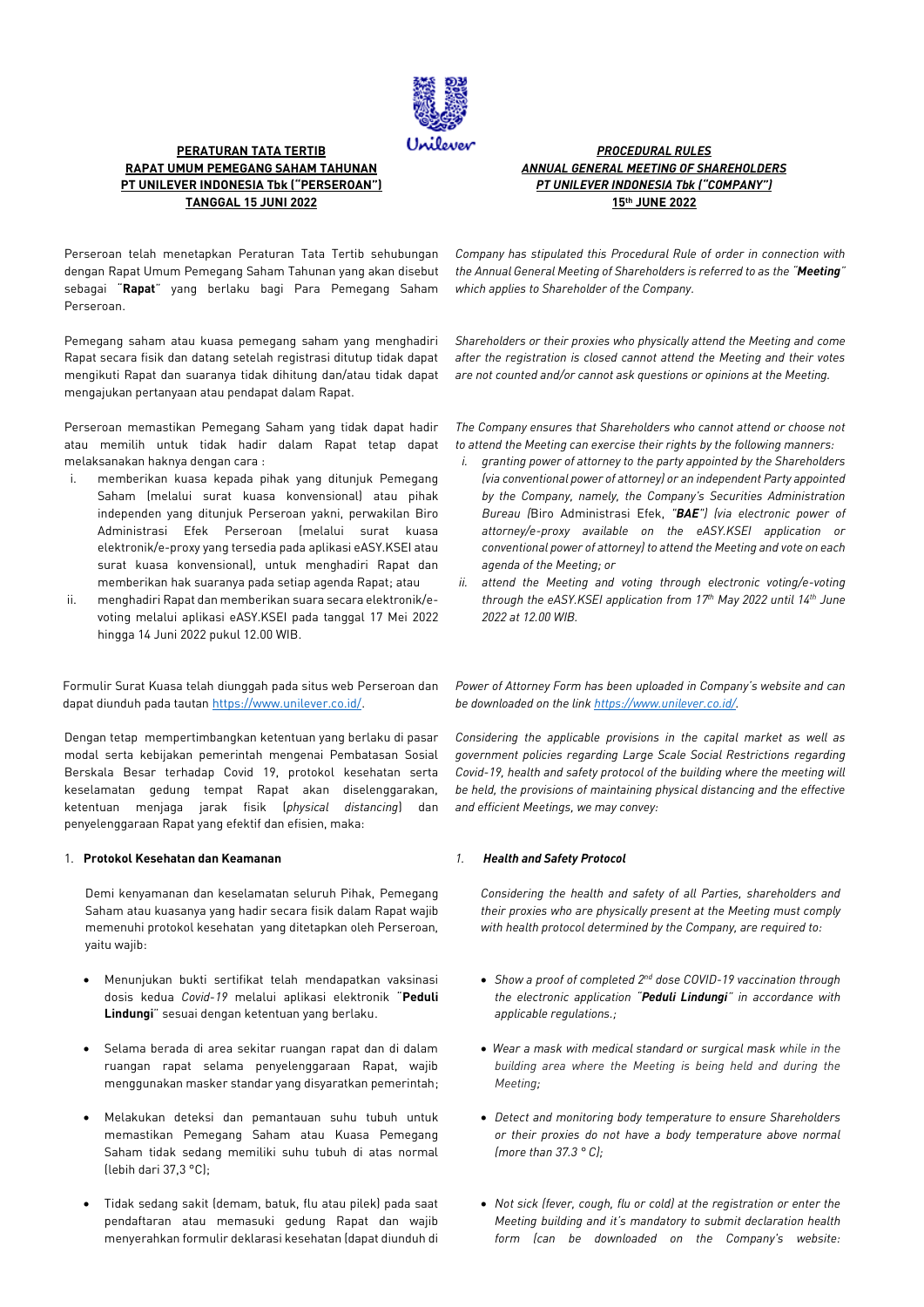situs web Perseroan: [https://www.unilever.co.id/\)](https://www.unilever.co.id/), yang memuat informasi kesehatan yang telah ditandatangani oleh Pemegang Saham atau kuasanya.;

- Mengikuti arahan panitia Rapat dalam menerapkan kebijakan menjaga jarak (*physical distancing*) di tempat Rapat baik sebelum Rapat dimulai, pada saat Rapat, maupun setelah Rapat selesai;
- Apabila di tempat Rapat terlihat terdapat Pemegang Saham atau Kuasa Pemegang Saham yang memiliki atau terlihat bergejala (seperti batuk, demam, flu) maka akan diminta untuk meninggalkan ruang Rapat;
- Perseroan akan melakukan penilaian apakah Pemegang Saham atau Kuasa Pemegang Saham dapat masuk ke dalam tempat Rapat atau tidak;
- Dalam rangka menerapkan Protokol Kesehatan Covid-19, Petugas Rapat akan mengarahkan Pemegang Saham dan atau kuasanya ke dalam ruang Rapat yang ditentukan dan membatasi jumlah orang yang berada dalam ruangan Rapat tersebut dengan memperhatikan kapasitas tempat Rapat serta kebijakan *physical distancing;*
- Menjaga jarak sosial dan duduk di kursi yang disediakan dalam ruang Rapat;
- Menjaga sanitasi diri sendiri (*self-sanitation*) dengan memanfaatkan *hand sanitizer* yang telah disediakan baik di dalam maupun disekitar ruang Rapat (termasuk sebelum atau sesudah melakukan Rapat);
- Tidak diperkenankan untuk makan dan minum di dalam maupun di sekitar ruang Rapat.
- Dalam hal Pemegang Saham atau kuasanya tidak dapat memenuhi ketentuan Tata Tetib ini, dan atau berdasarkan diskresi Perseroan yang dipandang perlu sesuai dengan Protokol Kesehatan, Perseroan berhak untuk:
	- (i) melarang Pemegang Saham atau kuasanya untuk menghadiri Rapat;
	- (ii) meminta Pemegang Saham atau Kuasanya untuk meninggalkan ruang Rapat;
	- (iii) melakukan tindakan-tindakan lainnya yang diperlukan sesuai dengan protokol Kesehatan.
- Bagi pemegang saham yang termasuk dalam golongan resiko tinggi Covid-19, antara lain: berusia 60 tahun keatas; memiliki penyakit komorbid (penyakit penyerta) seperti diabetes melitus, hipertensi, kanker, asma dan Penyakit Paru Obstruksi Kronik (PPOK) dan lain- lain serta ibu hamil sangat tidak disarankan untuk mengikuti Rapat secara fisik dan agar memberikan kuasa kepada pihak yang telah disediakan oleh Perseroan dengan menggunakan mekanisme e Proxy.
- Pemegang Saham yang telah hadir ke tempat Rapat namun dilarang menghadiri atau tidak dapat memasuki ruang Rapat karena alasan yang dicantumkan dalam pemanggilan ini tetap dapat melaksanakan haknya dengan cara memberikan kuasa (untuk menghadiri dan memberikan hak suaranya pada setiap mata acara Rapat) kepada pihak independen yang ditunjuk oleh Perseroan (Perwakilan BAE), dengan mengisi dan menandatangani formulir Surat Kuasa yang disediakan oleh Perseroan di lokasi Rapat.
- Dengan memperhatikan protokol keamanan dan kesehatan serta untuk memudahkan registrasi kehadiran para pemegang saham, Pemegang Saham Yang Berhak atau

<https://www.unilever.co.id/>*), that containing health information which has been signed by the Shareholders or their proxies;*

- *Following the directions of the Meeting committee in implementing the physical distancing policy at the Meeting venue both before the Meeting starts, at the time of the Meeting, and after the Meeting is finished;*
- *If at the Meeting venue, there are Shareholders or their proxies who have or seen as symptomatic (such as cough, fever, flu), they will be asked to leave the Meeting room;*
- *The Company will evaluate whether the Shareholders or their proxies are safely and may enter the Meeting venue or not;*
- *In order to implement the Covid-19 Health Protocol, the Meeting Officer will direct the Shareholders and their proxies to the designated Meeting room and limit the number of people in the Meeting room by taking into account the capacity of the Meeting venue and the physical distancing policy,*
- *Maintain social distance and sit in the seats provided in the Meeting Room;*
- *Maintain self-sanitation by utilizing hand sanitizers that have been provided both in and around the Meeting room (including before or after the Meeting);*
- *Not allowed to eat and drink in or around the meeting room.*
- *In the event that the Shareholders or their proxies are unable to comply with the provisions of this Procedural Rules, and or based on the discretion of the Company as deemed necessary in accordance with the Health Protocol, the Company has right to:*
	- *(i) prohibit the Shareholders or their proxies from attending the Meeting;*
	- *(ii) ask the Shareholders or their proxies to leave the Meeting room;*
	- *(iii) take other necessary actions in accordance with the Health protocol.*
- *For shareholders who fall into the high-risk group of Covid-19, among others: aged 60 and over; have comorbid diseases such as diabetes mellitus, hypertension, cancer, asthma and Chronic Obstructive Pulmonary Disease (COPD) and others and pregnant women are strongly discouraged from attending the Meeting physically and in order to authorize the parties provided by the Company using the e Proxy mechanism.*
- *Shareholders who have been present at the Meeting venue but are prohibited from attending or unable to enter the Meeting room due to the reasons stated in this procedural rules can still exercise their rights by granting power of attorney (to attend and cast their votes in each agenda item of the Meeting) to an independent party appointed by the Company (Representative of BAE), by filling out and signing the Power of Attorney form provided by the Company at the location of the Meeting.*
- *By taking into account the health and safety protocol and to facilitate registration of the shareholders' attendance, the Eligible Shareholders or their authorized proxies are kindly requested to*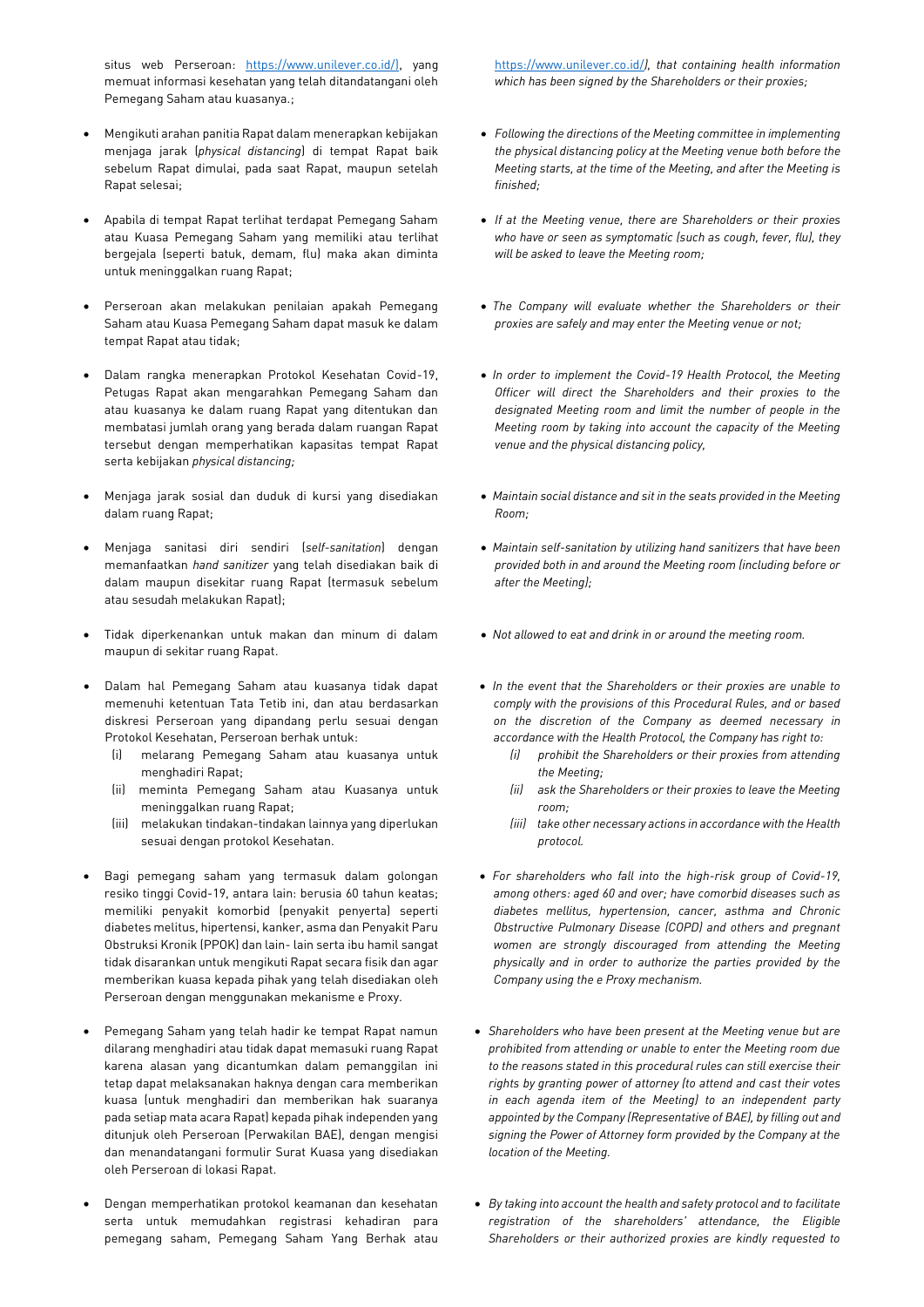kuasa mereka yang sah diminta dengan hormat agar berada di tempat Rapat pada pukul 08.00 WIB. Untuk memastikan jalannya Rapat yang sederhana, ringkas dan cepat, Rapat akan dimulai tepat waktu dan meja pendaftaran akan ditutup pada pukul 09.00 WIB atau waktu lainnya jika berdasarkan kondisi perlu untuk ditetapkan lain oleh Panitia Rapat. Pemegang Saham Yang Berhak atau kuasanya yang sah yang hadir setelah pukul 09.00 WIB tidak diperkenankan untuk hadir dalam Rapat sehingga tidak dapat mengajukan usul dan/atau pertanyaan serta tidak dapat mengeluarkan suara dalam Rapat.

• Perseroan akan mengumumkan kembali apabila terdapat perubahan dan/atau penambahan informasi terkait tata cara pelaksanaan Rapat dengan mengacu kepada kondisi dan perkembangan terkini mengenai penanganan dan pengendalian terpadu untuk mencegah penyebaran Virus COVID-19;

### 2. **Pembatasan Peserta Rapat**

- a. Perseroan sangat menghimbau agar Pemegang Saham tidak menghadiri Rapat secara fisik, akan tetapi, untuk hadir secara elektronik melalui aplikasi eASY.KSEI [\(https://akses.ksei.co.id/\)](https://akses.ksei.co.id/) atau memberikan kuasa (baik secara elektronik melalui eASY.KSEI atau secara konvensional) kepada Pihak Independen yang ditunjuk oleh Perseroan.
- b. Perseroan telah menunjuk Pihak Independen yang dapat menerima kuasa untuk bertindak dan mewakili Pemegang Saham dalam menyampaikan suara dan pertanyaan yang diberikan oleh Pemegang Saham.
- c. Pihak Independen yang ditunjuk Perseroan adalah perwakilan personil dari PT Sharestar Indonesia, yang beralamat di SOPO DEL Office Tower & Lifestyle Tower B Lantai 18, Jl. Mega Kuningan Barat III, Lot 10.1-6, Kawasan Mega Kuningan, Jakarta Selatan 12950.
- d. Pemegang Saham atau kuasanya wajib memberikan konfirmasi akan hadir secara fisik selambatnya 1 (satu) hari sebelum acara dengan memberitahukan kepada BAE, dan penetapan pemegang saham atau kuasa pemegang saham yang akan diijinkan hadir secara fisik pada Rapat dilakukan dengan prinsip "yang menyatakan akan hadir secara fisik lebih dulu akan diutamakan" (first come first served) sampai dengan jumlah maksimal kapasitas ruangan tercapai.
- e. Demi kesehatan dan keselamatan semua Pihak, Perseroan dapat melarang pemegang saham atau kuasanya untuk menghadiri/memasuki kawasan gedung atau berada dalam ruang Rapat tempat penyelenggaraan Rapat dalam hal pemegang saham atau kuasanya tidak memenuhi protokol keamanan dan kesehatan sebagaimana disyaratkan di atas, serta jika terdapat kondisi tertentu yang menurut pertimbangan Perseroan perlu untuk dilakukan sebagai bentuk pelaksanaan protokol kesehatan dan ketertiban.
- f. Pemegang Saham yang telah hadir ke tempat Rapat namun dilarang menghadiri atau tidak dapat memasuki ruang Rapat karena alasan yang dicantumkan dalam pemanggilan ini tetap dapat melaksanakan haknya dengan cara memberikan kuasa (untuk menghadiri dan memberikan hak suaranya pada setiap mata acara Rapat) kepada pihak independen yang ditunjuk oleh Perseroan (Perwakilan BAE), dengan mengisi dan menandatangani formulir Surat Kuasa yang disediakan oleh Perseroan di lokasi Rapat.

*present at the meeting venue at 08.00 WIB. To ensure that the meeting is simple, concise and fast, the meeting will start on time and the registration table will close at 09.00 WIB or any other change is deemed necessary to be determined further by the Company. Eligible Shareholders or their proxies who are present after 09.00 WIB are not allowed to attend the Meeting so they cannot submit proposals and/or questions and cannot cast votes at the Meeting.* 

• *The Company will announce later in the event of any changes and/or addition of information related to the procedures for the implementation of the Meeting by referring to the latest conditions and developments regarding the handling and control of integrated to prevent the spread of covid-19 Virus;*

# *2. Restrictions on Meeting Participants*

- *a. The Company strongly urge Shareholders not to attend the Meeting physically, however, to attend the Meeting electronically via*  eASY.KSEI [\(https://akses.ksei.co.id/\)](https://akses.ksei.co.id/) and or *grant a power of attorney (either electronically via eASY.KSEI or conventionally) to the Independent Party appointed by the Company.*
- *b. The Company has appointed an independent Party who can be authorized to act and represent the Shareholders in cast the votes and questions given by the Shareholders.*
- *c. The Independent Party appointed by Company is PT Sharestar Indonesia's personnel, address at SOPO DEL Office Tower & Lifestyle Tower B 18th Floor, Jl. Mega Kuningan Barat III, Lot 10.1- 6, Kawasan Mega Kuningan, South Jakarta 12950.*
- *d.Shareholders or their proxies are obliged to confirm that they will be physically present no later than 1 (one) day prior to the event by notifying BAE, and the determination of shareholders or the power of shareholders to be physically allowed to attend the Meeting is carried out on the principle first come first served basis up to the room's capacity reached.*
- *e. For the health and safety of all Parties, the Company may prohibit shareholders or their proxies from attending or being in the Meeting room and/or the building where the Meeting is held in the event that the shareholders or their proxies do not meet the health and safety protocol as required above, if there are certain conditions that according to the Company's considerations need to be carried out as a form of implementation of health and order protocol.*
- *f. Shareholders who have been present at the Meeting venue but are prohibited from attending or unable to enter the Meeting room due to the reasons stated in this procedural rules can still exercise their rights by granting power of attorney (to attend and cast their votes in each agenda item of the Meeting) to an independent party appointed by the Company (Representative of BAE), by filling out and signing the Power of Attorney form provided by the Company at the location of the Meeting.*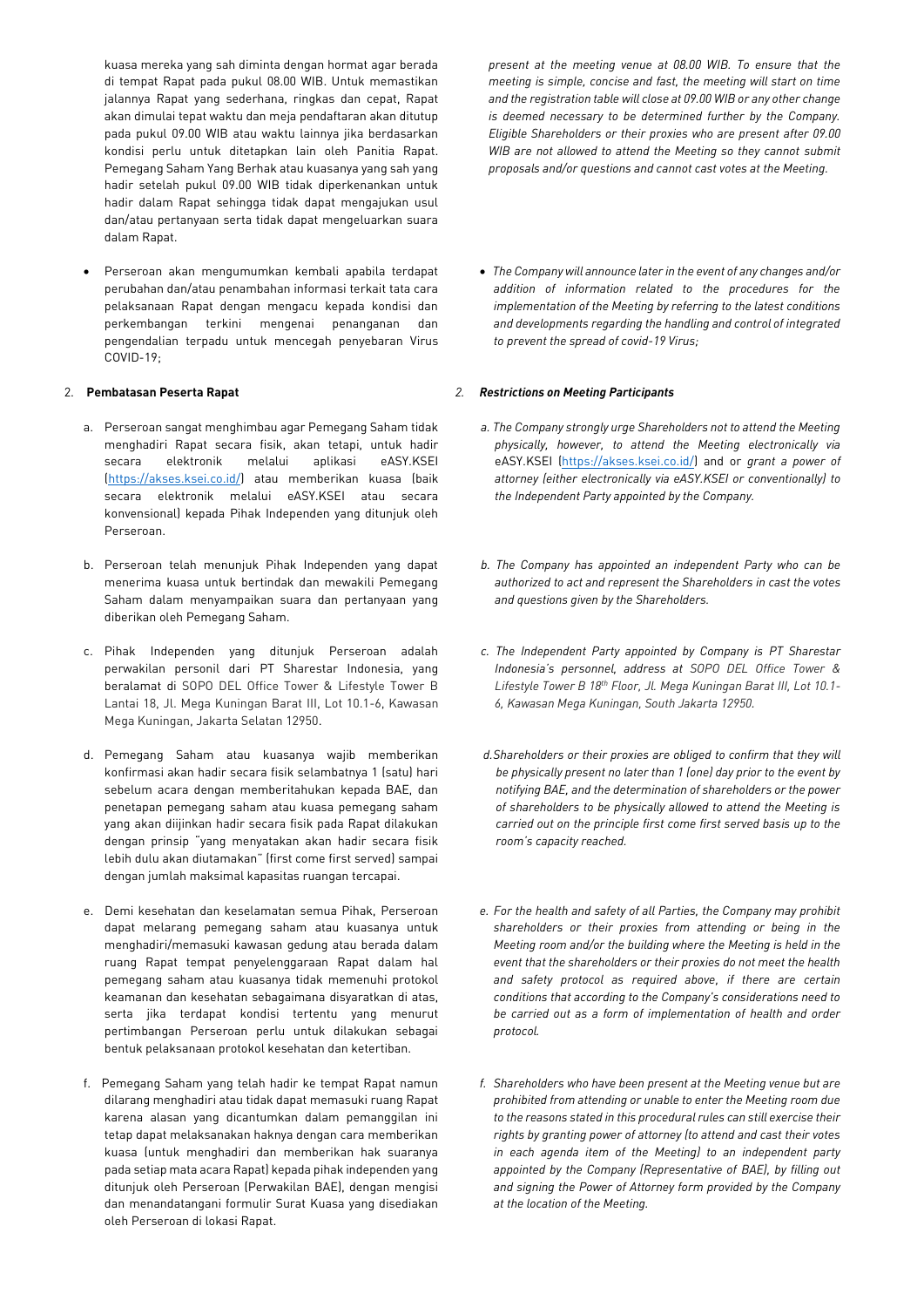### 3. **Ketua Rapat**

Rapat akan diketuai oleh Presiden Komisaris Perseroan atau pihak lainnya sebagaimana diatur dalam Pasal 14.1. Anggaran Dasar Perseroan. Rapat akan diselenggarakan dalam Bahasa Indonesia.

### 4. **Para pemegang saham yang berhak hadir atau diwakili dalam Rapat**

Para pemegang saham yang berhak hadir atau diwakili dalam Rapat, adalah:

- a. Pemegang saham Perseroan yang sahamnya belum masuk dalam Penitipan Kolektif, yaitu mereka yang nama-namanya tercatat dengan sah dalam Daftar Pemegang Saham Perseroan pada tanggal 13 Mei 2022 pukul 16.00 WIB atau kuasa mereka yang sah; dan
- b. Pemegang saham Perseroan yang sahamnya telah masuk dalam Penitipan Kolektif pada PT Kustodian Sentral Efek Indonesia ("KSEI") atau Bank Kustodian ("BK") atau Perusahaan Efek ("PE"), yaitu mereka yang namanya tercatat dalam Daftar Pemegang Rekening pada KSEI atau pada BK atau PE, pada tanggal 13 Mei 2022 pada pukul 16:00 WIB, yang dibuktikan dengan Konfirmasi Tertulis Untuk Rapat ("KTUR") atau kuasa mereka yang sah.

#### 5. **Bukti hak untuk hadir atau untuk diwakili dalam Rapat**

Ketua Rapat berhak untuk meminta seseorang yang menghadiri Rapat untuk membuktikan bahwa ia berwenang untuk hadir dalam Rapat.

#### 6. **Persyaratan sebelum memasuki ruang Rapat**

Pemegang Saham wajib mentaati seluruh Persyaratan Protokol Kesehatan sebagaimana dimuat di dalam Tata Tertib ini.

Menunjukan bukti sertifikat telah mendapatkan vaksinasi dosis kedua *Covid*-*19* melalui aplikasi elektronik "**Peduli Lindungi**" sesuai dengan ketentuan yang berlaku.

Jika telah memenuhi persyaratan hadir di atas, maka selanjutnya Pemegang saham yang sahamnya belum masuk dalam Penitipan Kolektif atau kuasa mereka diminta untuk (i) memperlihatkan asli Surat Kolektif Saham atau fotokopinya kepada Petugas Biro Administrasi Efek Perseroan sebelum memasuki ruang Rapat, dan (ii) memperlihatkan asli Kartu Tanda Penduduk ("KTP") atau bukti jati diri lainnya dan menyerahkan fotokopinya kepada Petugas Biro Administrasi Efek Perseroan sebelum memasuki ruang Rapat.

Pemegang saham yang sahamnya telah masuk dalam Penitipan Kolektif, Pemegang Rekening atau kuasa para Pemegang Rekening diminta untuk (i) menyampaikan surat KTUR yang diperolehnya dari Perusahaan Efek atau Bank Kustodian yang bersangkutan kepada Petugas Biro Administrasi Efek Perseroan sebelum memasuki ruang Rapat, dan (ii) memperlihatkan asli KTP atau bukti jati diri lainnya dan menyerahkan fotokopinya kepada Petugas Biro Administrasi Efek Perseroan sebelum memasuki ruang Rapat.

### 7. **Surat Kuasa**

 Pemberian kuasa oleh Pemegang Saham yang berhak dilakukan dengan cara sebagai berikut:

(a) Yang memiliki saham tanpa warkat (scriptless), yakni yang sahamnya telah dimasukkan dalam penitipan kolektif KSEI, pemberian kuasa dilakukan untuk menghadiri dan memberikan suara dalam Rapat kepada Biro Administrasi

#### *3. Chairman of the Meeting*

*The Meeting will be chaired by the President Commissioner, or any other party as referred to on Article 14.1. of the Articles of Associations of the Company, the meeting will be conducted in Bahasa Indonesia.*

### *4. Shareholders who are entitled to attend or be represented at the Meeting*

*Shareholders who are entitled to attend or be represented at the Meeting are as follows:*

- *a. Any shareholders of the Company whose shares are not yet deposited in the Collective Depository, those persons whose names are legally recorded in the Register of Shareholders of the Company on 13 May 2022, 16.00 West Indonesia Time or their authorized proxies; and*
- *b. Any shareholders of the Company whose shares have been deposited in the Collective Depository maintained by PT. Kustodian Sentral Efek Indonesia ("KSEI") or by Custodian Banks ("BK") or by Securities Company ("PE"), those persons whose names are recorded in the list of the holder of account at KSEI or BK or PE, on 13 May 2022, 16.00 West Indonesia Time, as evidenced by the Written Confirmation for the Meeting or Konfirmasi Tertulis Untuk Rapat ("KTUR") or their authorized proxies.*

#### *5. Proof of entitlement to attend or be represented at the Meeting*

*The Chairman of the Meeting shall be entitled to request any person attending the Meeting to prove that they are entitled to attend the Meeting.*

#### *6. Requirements prior entering the venue of the Meeting*

*Shareholders are required to comply all Health Protocol Requirements as contained in this Procedural Rules.* 

*Show a proof of completed 2nd dose COVID-19 vaccination through the electronic application "Peduli Lindungi" in accordance with applicable regulations.*

*If the Shareholders and/or their proxies meet the requirements, Shareholders whose shares are not yet deposited in the Collective Depository, or their proxies, are requested (i) to show their original Collective Share Certificates or a photocopy thereof to the officer of the Company's Securities Administration Bureau prior to entering the venue of the Meeting, and (ii) to show their original Identity Card or Kartu Tanda Penduduk ("KTP") or any other identity card, and to submit a photocopy thereof to the officer of the Company's Securities Administration Bureau prior to entering the venue of the Meeting.* 

*For those shareholders whose shares have been deposited in the Collective Depository, the Account Holders or proxies of the Account Holders, are requested (i) to submit a KTUR which was obtained from the Securities Company or Custodian Banks concerned to the officer of the Company's Securities Administration Bureau prior to entering the venue of the Meeting, and (ii) to show their original Identity Card or KTP or any other identity card, and to submit a photocopy thereof to the officer of the Company's Securities Administration Bureau prior entering the venue of the Meeting.*

#### *7. Power of Attorney*

 *The granting of power by eligible Shareholders is done in the following ways:* 

*(a) Who owns scripless shares, namely those whose shares have been included in KSEI's collective custody, authorizes them to attend and vote in the Meeting to the Company's Securities Administration Bureau, namely PT Sharestar Indonesia (Biro*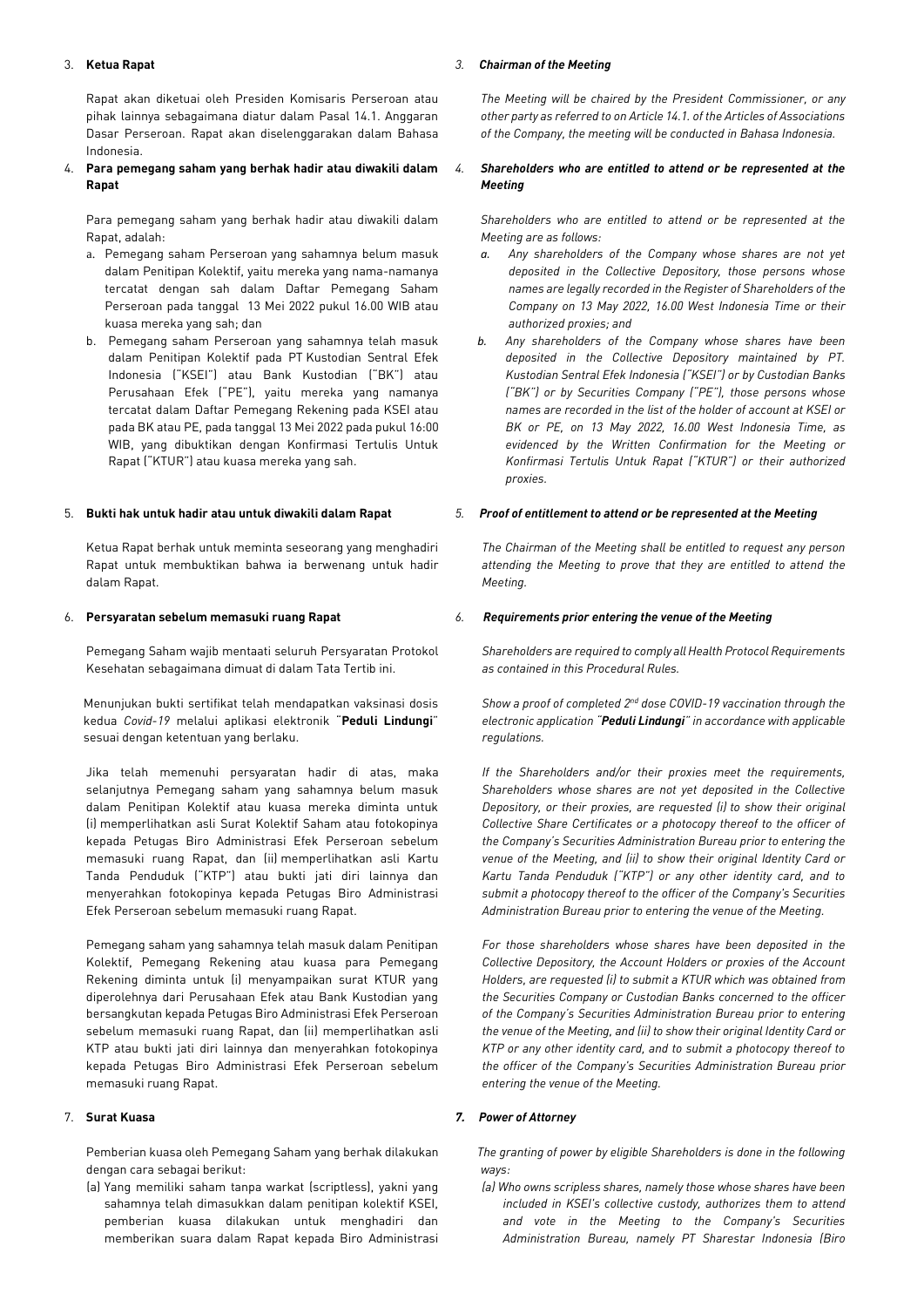Efek Perseroan, yakni PT Sharestar Indonesia ("BAE") melalui Aplikasi Penyelenggaraan RUPS Secara Elektronik atau eASY.KSEI yang dapat diakses melalui tautan https://akses.ksei.co.id/ yang disediakan oleh KSEI sebagai mekanisme pemberian kuasa secara elektronik (e-Proxy) dalam penyelenggaraan Rapat. E-Proxy dapat dilakukan sejak tanggal pemanggilan ini sampai dengan tanggal 14 Juni 2022 pukul 12.00 WIB. Pemberian kuasa juga dapat dilakukan tanpa menggunakan e-Proxy dan untuk itu bisa mengikuti ketentuan yang sama dengan pemegang saham dengan warkat pada butir (b) di bawah ini.

- (b) Yang memiliki saham dengan warkat (scrip), pemberian kuasa dilakukan untuk menghadiri dan memberikan suara dalam Rapat kepada:
	- (i) salah seorang perwakilan BAE sebagai pihak independen (silakan menghubungi BAE atau mengakses format surat kuasa yang kami sediakan di situs web Perseroan); atau
	- (ii) pihak lain yang dikehendakinya, dengan ketentuan pihak lain tersebut bukan anggota Direksi, anggota Dewan Komisaris atau karyawan Perseroan. Penerima kuasa diminta agar membawa Surat Kuasa yang sah dengan melampirkan fotokopi identitas diri pemberi kuasa dan penerima kuasa. Sesuai dengan Pasal 48 POJK 15/2020, dalam pemungutan suara, suara yang dikeluarkan berlaku untuk seluruh saham yang dimilikinya dan karenanya pemberian kuasa tidak dilakukan kepada lebih dari seorang penerima kuasa untuk sebagian jumlah sahamnya dengan suara yang berbeda.

 -Format surat kuasa dapat diunduh di situs web Perseroan: <https://www.unilever.co.id/> Jika surat kuasa pemegang saham ditandatangani di luar Indonesia, surat kuasa tersebut harus dilegalisasi oleh Kedutaan Besar Indonesia atau konsuler yang terdekat dengan tempat dimana surat kuasa tersebut ditandatangani.

 -Surat Kuasa asli, dilengkapi dengan fotokopi KTP atau tanda pengenal lain pemberi kuasa dikirimkan kepada BAE, di alamat kantornya: SOPO DEL Office Tower & Lifestyle Tower B Lantai 18, Jl. Mega Kuningan Barat III, Lot 10.1-6, Kawasan Mega Kuningan, Jakarta Selatan 12950, Indonesia, Tel. +6221 5277966, Fax. +6221 50815211 ("Kantor BAE"), paling lambat 3 (tiga) hari kerja sebelum Rapat diselenggarakan, yaitu tanggal 10 Juni 2022 selambatnya pukul 16.00 WIB.

-Penerima kuasa hanya akan diijinkan menghadiri Rapat setelah dinyatakan sah sebagai penerima kuasa dari pemegang saham yang tercatat sebagai Pemegang Saham Yang Berhak.

### 8. **Memasuki dan meninggalkan ruang Rapat**

Perseroan akan melakukan pemeriksaan protokol kesehatan sebelum Pemegang Saham memasuki tempat Rapat.

Selama Rapat berlangsung, para pemegang saham dan/atau kuasa pemegang saham diminta tidak keluar masuk ruang Rapat dengan cara yang dapat mengganggu Rapat.

Demi alasan kesehatan, setelah Rapat selesai, Perseroan menghimbau agar tidak berkumpul dan segera meninggalkan lokasi Rapat dengan tertib.

### 9. **Penggunaan telepon genggam dalam ruang Rapat selama berlangsungnya Rapat**

Selama Rapat berlangsung, para hadirin diminta agar menonaktifkan nada dering telepon genggam dalam ruang Rapat dan/atau di sekitar ruang Rapat.

*Administrasi Efek or "BAE") through the Application for Electronic GMS Implementation or eASY.KSEI which can be accessed through the<https://akses.ksei.co.id/> link provided by KSEI as an electronic power of attorney mechanism (e-Proxy) in the implementation of the Meeting. E-Proxy can be done from the date of this call until 14 June 2022 at 12.00 WIB. Granting power of attorney can also be done without the use of e-Proxy and therefore can follow the same provisions as shareholders with a warrant in point (b) below.* 

- *(b) Who owns shares in a form of script, the granting of power of attorney is made to attend and vote in the Meeting to:*
	- *(i) one of BAE's representatives as an independent party (please contact BAE or access the power of attorney format we provide on the Company's website); or*
	- *(ii) the other designated proxies, provided that the other party is not a member of the Board of Directors, a member of the Board of Commissioners or an employee of the Company. The beneficiary is required to bring a valid Power of Attorney by attaching a copy of the identity of the authorized person and the authorized person. In accordance with Article 48 of POJK 15/2020, in the ballot, the votes cast apply to all shares owned and therefore the granting of power of attorney is not made to more than one beneficiary for a portion of the number of shares with different votes.*

 *-The power of attorney format can be downloaded on the Company's website: [https://www.unilever.co.id/.](https://www.unilever.co.id/) If a shareholder power of attorney is signed outside Indonesia, the power of attorney must be legalized by the Indonesian Embassy or consular closest to the place where the power of attorney was signed.*

 *-Original Power of Attorney letter, equipped with a copy of identity card or KTP or other identification of the authorized person sent to BAE, at his office address: SOPO DEL Office Tower & Lifestyle Tower B 18th Floor, Jl. Mega Kuningan Barat III, Lot 10.1-6, Kawasan Mega Kuningan, South Jakarta 12950, Indonesia, Tel. +6221 5277966, Fax. +6221 50815211 ("BAE Office"), no later than 3 (three) business days prior to the Meeting, which is 10th June 2022 no later than 16.00 WIB. -The Proxy will only be allowed to attend the Meeting after being declared valid as the authorized beneficiary of the shareholders registered as Eligible Shareholders.*

### *8. Entering and leaving the venue of the Meeting*

*The Company will examine the health protocol aspect before the Shareholders enter the Meeting venue.*

*During the Meeting, the shareholders and/or their proxies are requested not to enter the Meeting room in a manner that could interfere the Meeting process.*

*Due to health reasons, after the Meeting is finished, the Company urge the shareholders not to gather and immediately leave the Meeting location in an orderly manner.*

### *9. The use of handphones in the venue of the Meeting is, during the course of the Meeting*

*During the Meeting, the attendees are requested to silent the handphones in or near the venue of the Meeting.*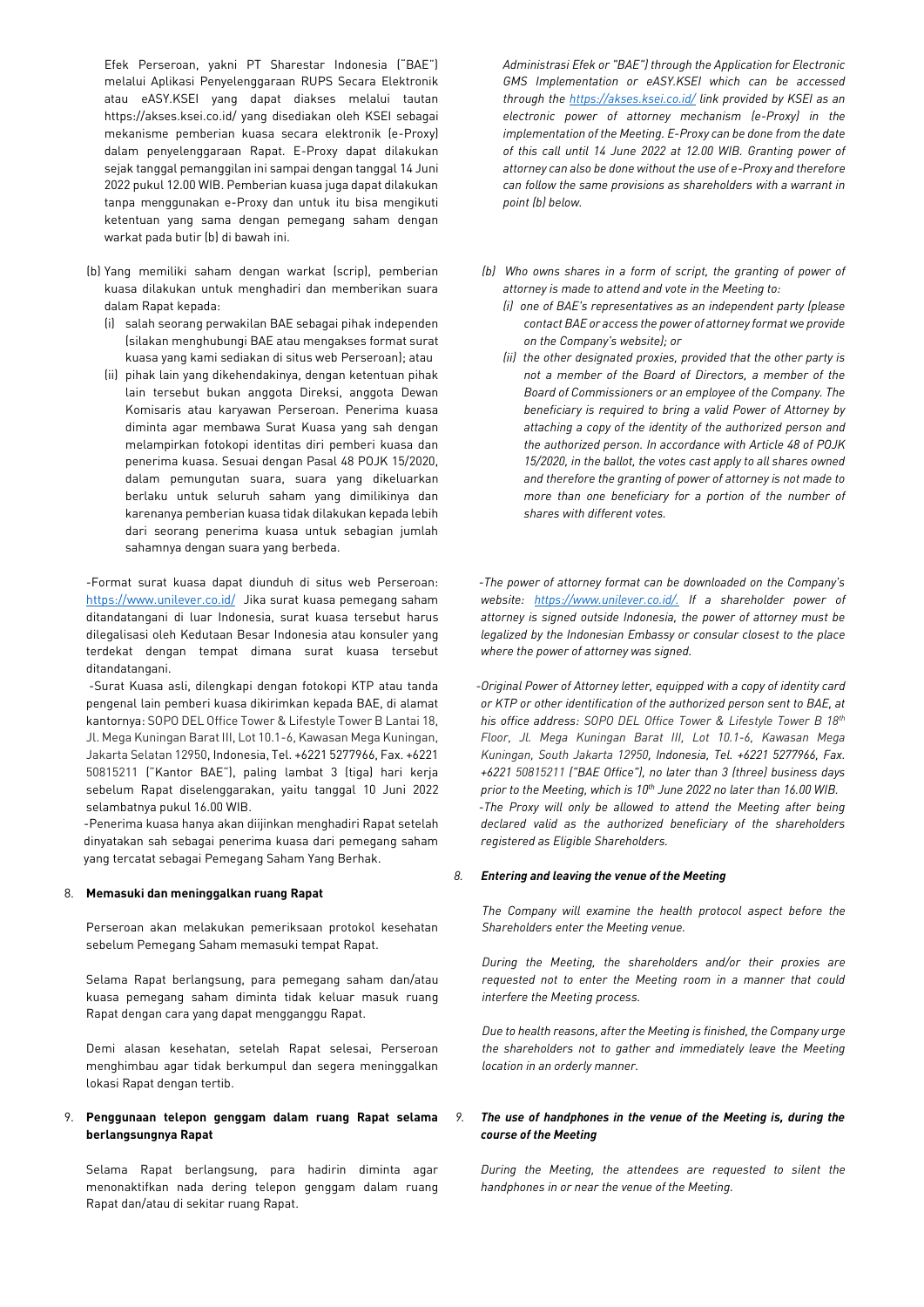#### 10. **Keabsahan Rapat**

Rapat adalah sah jika pemberitahuan dan panggilan telah dilakukan sebagaimana mestinya sesuai dengan ketentuan yang berlaku dan kuorum yang disyaratkan telah terpenuhi. Untuk seluruh mata acara, Rapat hanya dapat diadakan dan berhak mengambil keputusan yang sah jika Rapat dihadiri oleh para pemegang saham yang mewakili lebih dari ½ (satu per dua) bagian dari jumlah seluruh saham dengan hak suara.

#### 11. **Musyawarah untuk mufakat Rapat dalam pengambilan keputusan Rapat**

Berdasarkan ketentuan dalam Anggaran Dasar Perseroan, keputusan yang diajukan untuk mata acara Rapat harus diambil berdasarkan musyawarah untuk mufakat yang dicapai antara Pemegang Saham dan/atau kuasa Pemegang Saham setelah musyawarah dengan tujuan untuk mencapai mufakat. Jika tidak dapat tercapai mufakat, maka keputusan Rapat untuk seluruh mata acara harus diambil dengan pemungutan suara berdasarkan suara setuju lebih dari ½ (satu per dua) bagian dari jumlah suara yang dikeluarkan secara sah dalam Rapat.

#### 12. **Pemungutan suara dalam Rapat**

- a. Dalam hal kuasa diberikan secara konvensional, para anggota Direksi, anggota Dewan Komisaris dan karyawan Perseroan dapat menjadi kuasa pemegang saham dan hadir di dalam Rapat, namun suara yang mereka keluarkan dalam kedudukan mereka selaku kuasa pemegang saham Perseroan tidak akan dihitung dalam pemungutan suara.
- b. Sesuai Pasal 15.4. Anggaran Dasar Perseroan tiap saham memberikan hak kepada pemiliknya untuk mengeluarkan 1 (satu) suara dalam Rapat.
- c. Hanya pemegang saham Perseroan yang sah atau kuasa mereka yang sah yang berhak mengeluarkan suara dalam Rapat
- d. Satu pemegang saham Perseroan atau kuasa pemegang saham setiap kali harus mengeluarkan suaranya untuk semua saham yang dimilikinya/diwakilinya.
- e. Sesuai dengan Pasal 15.7 Anggaran Dasar Perseroan *juncto* Pasal 47 Peraturan OJK Nomor 15/POJK.04/2020 tentang Rencana dan Penyelenggaraan Rapat Umum Pemegang Saham Perusahaan Terbuka ("**POJK RUPS**"), suara ABSTAIN dianggap mengeluarkan suara yang sama dengan suara mayoritas pemegang saham yang mengeluarkan suara.

Pemegang saham atau kuasanya yang hadir secara fisik dapat melakukan pemungutan suara dengan ketentuan sebagai berikut:

- a. Pada saat pendaftaran, kepada para pemegang saham atau kuasa pemegang saham akan diberikan Kartu Suara dengan *barcode* yang menyimpan data tentang jumlah saham yang dimiliki/dipegang oleh pemegang saham yang bersangkutan atau pemegang saham yang diwakilinya ("**Surat Suara**").
- b. Guna memenuhi praktik-praktik Tata Kelola Yang Baik, pemungutan suara akan dilakukan secara tertutup yaitu melalui mekanisme individual yang dilakukan langsung oleh masing-masing Pemegang Saham atau Kuasanya yang sah dengan menggunakan:
	- i. Telepon Pintar (smartphone) atau mobile device lainnya (tablet, ipad, dan lain-lain), atau
	- ii. Perangkat elektronik, dan atau media lainnya yang disediakan Perseroan.
- c. Pemungutan suara untuk setiap mata acara Rapat akan dilakukan setelah selesainya pembahasan seluruh mata acara Rapat dan penyampaian usulan keputusan untuk

#### *10. The legality of the Meeting*

*The Meeting are legally constituted if proper announcements and notices have been properly issued in accordance with the prevailing regulation and the required quorum is assembled. For all agendas, The Meeting can only be held and has the right to make a legitimate decision of the first agenda if it is attended by Shareholders representing more than ½ (one half) of the total shares with voting rights.*

#### *11. Deliberations to reach consensus of the Meeting in adopting resolutions of the Meeting*

*Pursuant to of the Company's Articles of Association, the resolutions for the agenda of the Meeting shall be adopted on the basis of consensus reached among the shareholders and/or the proxies of shareholders following deliberations with a view to reach consensus (musyawarah untuk mufakat). If no consensus can be reached, then the decision of the Meeting for all of the agendas must be taken by the affirmative votes of more than ½ (one half) of the total number of votes legally cast at the Meeting.*

#### *12. Voting at the Meeting*

- *a. In the event the power of attorney is given conventionally, members of the Board of Directors, members of the Board of Commissioners and employees of the Company may be appointed as a proxy of a shareholder of the Company and present at this Meeting, but the votes they cast in their capacity as a proxy of any shareholder of the Company shall not be counted in voting.*
- *b. Pursuant to Article 15.4. of the Articles of Association of the Company, each share shall grant to its holder the right to cast 1 (one) vote in this Meeting.*
- *c. Only lawful shareholders of the Company or their lawful proxies shall be entitled to vote at these Meeting.*
- *d. A shareholder of the Company or a proxy of a shareholder will cast his/her vote only once for the total shares he or she owns/represents.*
- *e. In accordance with Article 15.7 of the Articles of Association of the Company in conjunction with Article 47 of the OJK Regulation No. 15/POJK.04/2020 on Plan and Implementation of General Meeting of Shareholders of Public Company ("OJK Rules GMS"), the ABSTAIN vote is considered to issue the same vote as the majority of shareholders who issued the vote.*

*Shareholders or their proxies who attend physically may vote under the following conditions:*

- *a. At the time of registration, to the shareholders or the proxies of the shareholder will be given a Voting Card with a barcode that stores the data on the number of shares owned/held by the relevant shareholder or the proxy ("Voting Form").*
- *b. In order to comply with Good Governance practices, voting will be conducted in a closed manner, which individually carried out directly by each Shareholder or its authorized Proxies:*
	- *i. smart phones or other mobile devices (tablets, iPad, etc.), or*
	- *ii. electronic devices, and or any other media provided by the Company.*
- *c. Voting for each agenda of the Meeting will be conducted after completion of the discussion of all agenda of the Meeting and submission of proposed decisions for all agenda of the Meeting. After the Chairperson of the Meeting invites Shareholders or*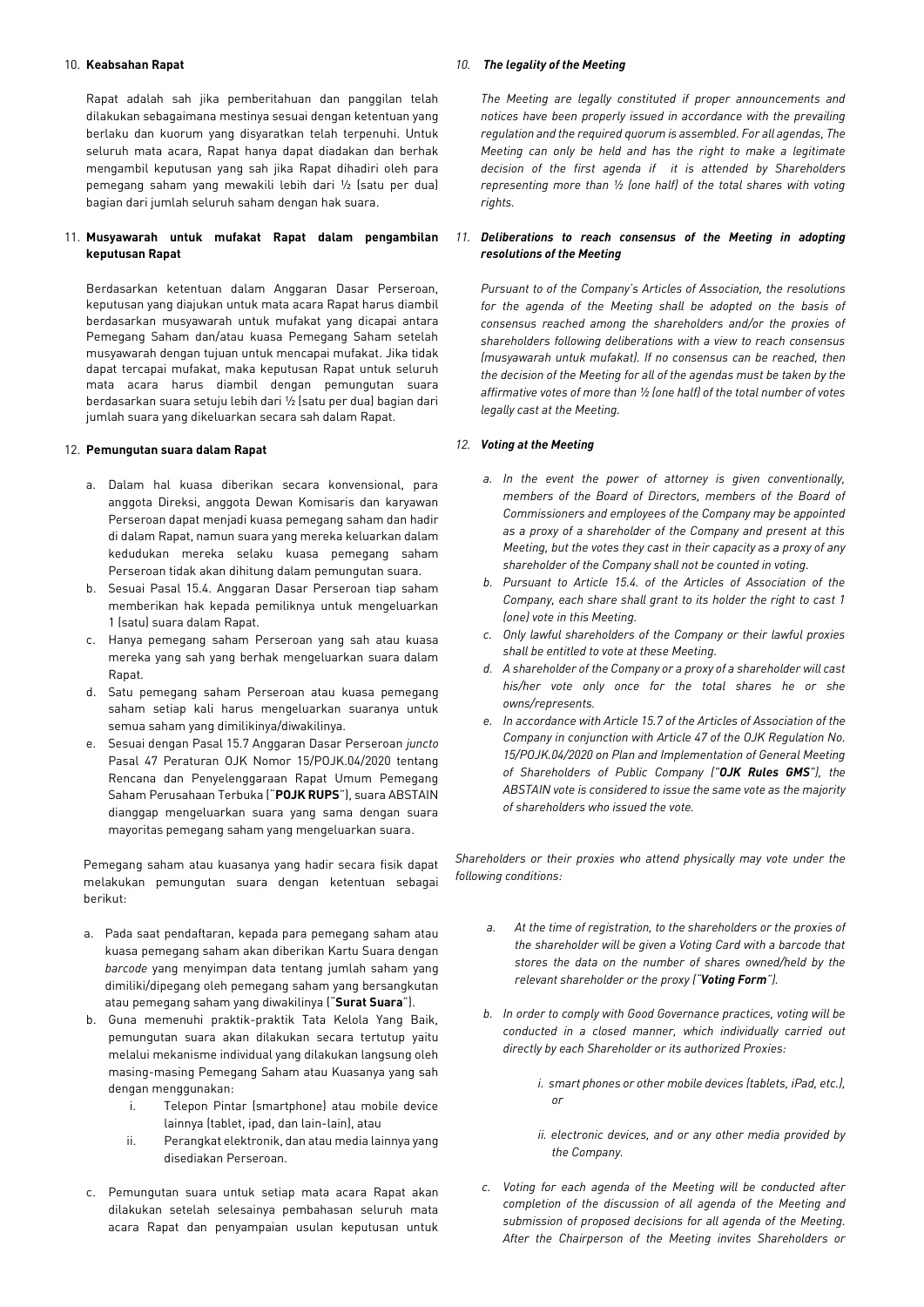seluruh mata acara Rapat. Setelah Ketua Rapat mempersilahkan kepada Pemegang Saham atau Kuasanya untuk melakukan proses pemungutan suara yang akan dipandu oleh petugas. Sesuai dengan rekomendasi OJK terkait pelaksanaan tata kelola perusahaan maka pemungutan suara dilakukan secara tertutup, dengan prosedur sebagai berikut:

- Pemegang Saham atau Kuasanya akan memperoleh Kartu Suara dan Barcode saat registrasi kehadiran;
- Perseroan akan memberikan tautan yang dapat diakses oleh pengguna Telepon Pintar (smartphone) atau mobile device lainnya (tablet, ipad, dan lain-lain) untuk melakukan pilihan suara. Bagi Pemegang Saham yang tidak memiliki Telepon Pintar (smartphone) atau mobile device lainnya (tablet, ipad, dan lain-lain), maka Pemegang Saham dapat menggunakan perangkat elektronik atau media yang disediakan oleh Perseroan.
- Setelah Ketua Rapat mempersilahkan Pemegang Saham atau Kuasanya yang akan memberikan suaranya (pada sesi "pemungutan suara"), bagi Pemegang Saham atau Kuasanya yang akan memberikan suara dengan menggunakan Telepon Pintar (smartphone) atau mobile device lain (tablet, ipad, dan lain-lain) miliknya, dipersilahkan untuk mengakses tautan ke situs yang diinfokan Perseroan pada hari Rapat. Sedangkan bagi Pemegang Saham atau Kuasanya yang akan memberikan suaranya melalui media elektronik/media yang disediakan Perseroan dapat melakukan pemberian suara di tempat pemungutan suara yang telah disediakan dan tidak perlu mengakses tautan yang diberikan Perseroan mengingat monitor tersebut telah terakses ke laman situs pemilihan suara secara otomatis.
- Setelah Pemegang Saham atau Kuasanya masuk ke tautan yang diinfokan Perseroan, maka Pemegang Saham dan atau Kuasanya harus memasukkan nomor barcode yang dibagikan dan nama serta informasi lainnya yang diperlukan. Jika sudah benar, Pemegang Saham atau Kuasanya dapat memberikan suara (SETUJU, TIDAK SETUJU atau ABSTAIN). Dalam hal Pemegang saham akan memberikan suara yang sama untuk setiap usulan mata acara Rapat, maka:
	- i. tekan menu "SEMUA";
	- ii. pilih salah satu suara (SETUJU, atau TIDAK SETUJU, atau ABSTAIN) sesuai suara yang akan diberikan;
	- iii. jika Pemegang Saham atau Kuasanya telah selesai melakukan pemungutan suara, dimohon agar melanjutkan pemilihan suara dengan meng klik tautan: KIRIM.
- Jika suara yang akan diberikan atas setiap agenda "berbeda-beda", maka:
	- i. tekan menu "MASING-MASING" atau menu "PER-AGENDA");
	- ii. pada monitor layar sentuh akan muncul mata acara ke-1, lalu dipersilahkan untuk memilih salah satu suara (SETUJU, atau TIDAK SETUJU atau ABSTAIN) sesuai suara yang akan diberikan;
	- iii. setelah selesai, akan muncul mata acara ke-2, lalu dipersilahkan untuk memilih salah satu suara (SETUJU, atau TIDAK SETUJU atau ABSTAIN) sesuai suara yang akan diberikan dan seterusnya sampai dengan mata acara terakhir.

Jika Pemegang Saham atau Kuasanya telah selesai melakukan pemungutan suara, dimohon agar melanjutkan pemilihan suara dengan meng-klik tautan : KIRIM.

*Proxies to conduct the voting process which will be guided by a meeting officer. As recommended by OJK relation the implementation of the Company's Good Governance, the voting will be conducted in a closed manner with the following procedure:*

- *Shareholders or their proxies will receive a Voting Form and Barcode in registration process;*
- • *The company will provide a link that can be accessed by users of Smartphones or other mobile devices (tablets, iPad, etc.) to input their vote. For Shareholders who do not have a smartphone or other mobile devices (tablets, iPad, etc.), the Shareholders can use electronic devices or media provided by the Company.*
- • *After the Chairperson of the Meeting invites the Shareholders or their Proxies to vote (in the "voting" session), for Shareholders or their Proxies who will vote by using a Smartphone or other theirs mobile devices (tablets, ipad, etc.), are welcome to access the link to the site that the Company inform on the Meeting day. Whereas Shareholders or their Proxies who will vote through electronic media/media provided by the Company can vote at the polling stations that have been provided and do not need to access the links provided by the Company considering that the monitor has been automatically accessed to the voting website.*
- *After the Shareholders or their Proxies enter the link provided by the Company, the Shareholders and their Proxies must enter the barcode number, name and other information required. If it is correct, the Shareholders or their Proxies can vote (AGREE, NOT AGREE or ABSTAIN). In the event that the Shareholders will vote the same vote for each proposed agenda item, then:*
	- *i. press the "ALL" menu;*
	- *ii. select one of the votes (AGREE, or NOT AGREE, or ABSTAIN) according to the vote to be cast;*
	- *iii. if the Shareholders or their Proxies have finished voting, please continue voting by clicking the link: SEND.*
- *If the votes to be cast on each agenda are "different", then:*
	- *i. presses the "EACH" menu or the "EACH-AGENDA" menu);*
	- *ii. on the touch screen monitor the 1stagenda will appear, then you are welcome to choose one of the votes (AGREE, or NOT AGREE or ABSTAIN) according to the voting that will be given;*
	- *iii. after completion, the 2nd agenda item will appear, then you are welcome to choose one of the votes (AGREE, or NOT AGREE or ABSTAIN) according to the Voting to be cast and so on up to the last agenda item.*

*If the Shareholders or their Proxies have finished voting, please continue voting by clicking the link: SEND.*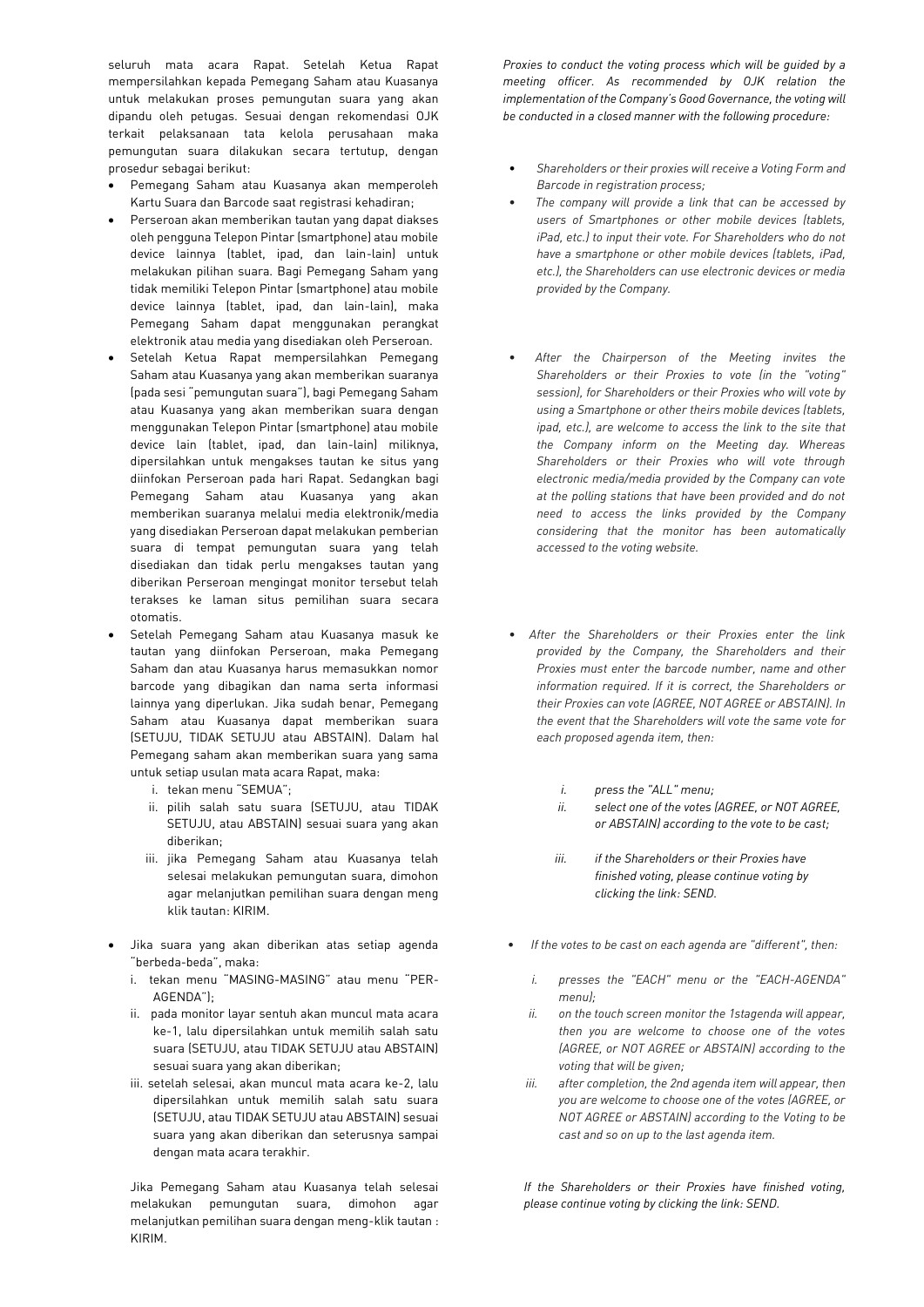**Pemungutan suara bagi pemegang saham atau kuasanya yang hadir secara elektronik melalui aplikasi eASY.KSEI dilakukan dengan tata cara sebagai berikut:**

- a) Proses pemungutan suara berlangsung di aplikasi eASY.KSEI pada menu E-Meeting Hall, sub menu Live Broadcasting;
- b) Pemegang saham yang hadir atau telah memberikan kuasa secara elektronik dalam Rapat melalui eASY.KSEI, namun belum menetapkan pilihan suara, maka pemegang saham atau kuasanya tersebut memiliki kesempatan untuk menyampaikan pilihan suaranya selama masa pemungutan suara dibuka oleh Perseroan melalui layar E-Meeting Hall di aplikasi eASY.KSEI;
- c) Selama proses pemungutan suara secara elektronik berlangsung akan terlihat status "Voting for agenda item no [ ] has started" pada kolom 'General Meeting Flow Text';
- d) Pemungutan suara langsung secara elektronik melalui aplikasi eASY.KSEI dialokasikan selama maksimal 3 menit untuk masing masing masing acara Rapat.;
- e) Apabila pemegang saham atau kuasanya tidak memberikan pilihan suara hingga status pelaksanaan Rapat yang terlihat pada kolom 'General Meeting Flow Text' berubah menjadi "Voting for agenda item no [ ] has ended", maka pemegang saham atau kuasanya tersebut akan dianggap memberikan suara ABSTAIN untuk mata acara Rapat yang bersangkutan.
- f) Selanjutnya suara yang diberikan oleh pemegang saham atau kuasanya baik secara fisik maupun elektronik akan dihitung Biro Administrasi Efek Perseroan dan kemudian diverifikasi oleh Notaris selaku pejabat umum yang independen.
- g) Jumlah perhitungan suara dapat ditayangkan di layar yang tersedia di ruang Rapat dan disaksikan oleh Notaris .
	- Petugas akan mengkompilasi seluruh Suara yang terdaftar di sistem tautan Perseroan untuk dihitung oleh Notaris dengan bantuan Biro Administrasi Efek yang akan menghitung suara dari input sistem Easy KSEI dan Pengumpulan suara dari Pemegang Saham yang hadir secara Fisik dengan menggunakan perhitungan dari sistem Perseroan dan kemudian menyampaikan hasil pemungutan suara atas usulan keputusan yang diajukan; dan
	- Pemegang Saham atau kuasa Pemegang Saham yang mengeluarkan suara ABSTAIN/BLANKO dianggap mengeluarkan suara yang sama dengan suara mayoritas pemegang saham yang mengeluarkan suara, dan akan dimasukkan ke dalam jumlah suara SETUJU atau suara TIDAK SETUJU, mana yang lebih tinggi (suara mayoritas).
	- Pemegang Saham atau kuasa Pemegang Saham yang tidak melakukan pemilihan suara baik di sistem KSEI maupun sistem dari Perseroan, atau tidak membubuhkan tanda centang pada lebih dari satu kotak SETUJU, TIDAK SETUJU atau ABSTAIN atau tidak menyerahkan Kartu Suara atau meninggalkan ruangan Rapat pada saat pemungutan suara atas usulan keputusan mata acara Rapat dilaksanakan, dianggap sebagai TIDAK MENGELUARKAN SUARA/ABSTAIN;
	- d. Sesuai Pasal 15.7. Anggaran Dasar Perseroan, suara blanko (abstain) dianggap mengeluarkan suara yang sama dengan suara mayoritas pemegang saham yang mengeluarkan suara. Suara yang tidak sah tidak dihitung dalam menentukan jumlah suara yang dikeluarkan dalam Rapat ini.

## *Voting for shareholders or their representatives who are present electronically through the eASY.KSEI application is conducted in the following manner:*

- *a) The voting process will be through eASY.KSEI application on the E-Meeting Hall menu, on the Live Broadcasting sub-menu;*
- *b) Shareholders who are present or have authorized electronically in the Meeting through eASY.KSEI, but have not yet determined the voting choice, then the shareholder or their power has the opportunity to submit their voting choices during the voting period opened by the Company through the E-Meeting Hall screen in the eASY.KSEI application;*
- *c) During the electronic voting process it will be seen the status of "Voting for agenda item no [ ] has started" in the column 'General Meeting Flow Text';*
- *d) Electronic direct voting through the eASY.KSEI application is allocated for a total of maximum 3 (three) minutes for each agenda of the Meeting;*
- *e) If the Shareholder or their proxies does not vote until the status of the meeting conduct seen in the column 'General Meeting Flow Text' changes to "Voting for agenda item no [ ] has ended", then the shareholder or its power will be considered to give an ABSTAIN vote for the agenda of the Meeting.*
- *f) Furthermore, the votes cast by shareholders or their power of attorney both physically and electronically will be counted by the Company's Securities Administration Bureau and then verified by a Notary as an independent official party.*
- *g) The number of vote calculations may be displayed on the screens available in the Meeting room and will be witnessed by the Notary.*
	- *Meeting Officers will compile all Votes registered in the Company's link system to be counted by a Notary with the assistance of the Securities Administration Bureau who will count votes from the Easy KSEI system input and vote collection from Shareholders who are physically present by using calculations from the Company's system and then submit the results of the vote on the proposed decision submitted; and*
	- *Shareholders or Shareholders' proxies that issue ABSTAIN / BLANKO votes are considered to vote the same as the majority vote of shareholders who vote, and will be included in the number of votes AGREE or NOT AGREE votes, whichever is higher (majority vote).*
	- *Shareholders or their proxies who did not vote either in the KSEI system or the system of the Company, or did not put a check mark on more than one box AGREE, NOT AGREE or ABSTAIN or did not submit the voting Card or leave the Meeting room at the time of voting on the proposed decision on the agenda of the Meeting is held, is considered as NO VOTE / ABSTAIN;*
	- *d. Pursuant to Article 15.7 of the Company's Articles of Association, abstain vote shall be assumed to vote as the votes issued by the majority of the shareholders who votes. Invalid votes shall not be counted in determining the total amount of votes cast in this Meeting.*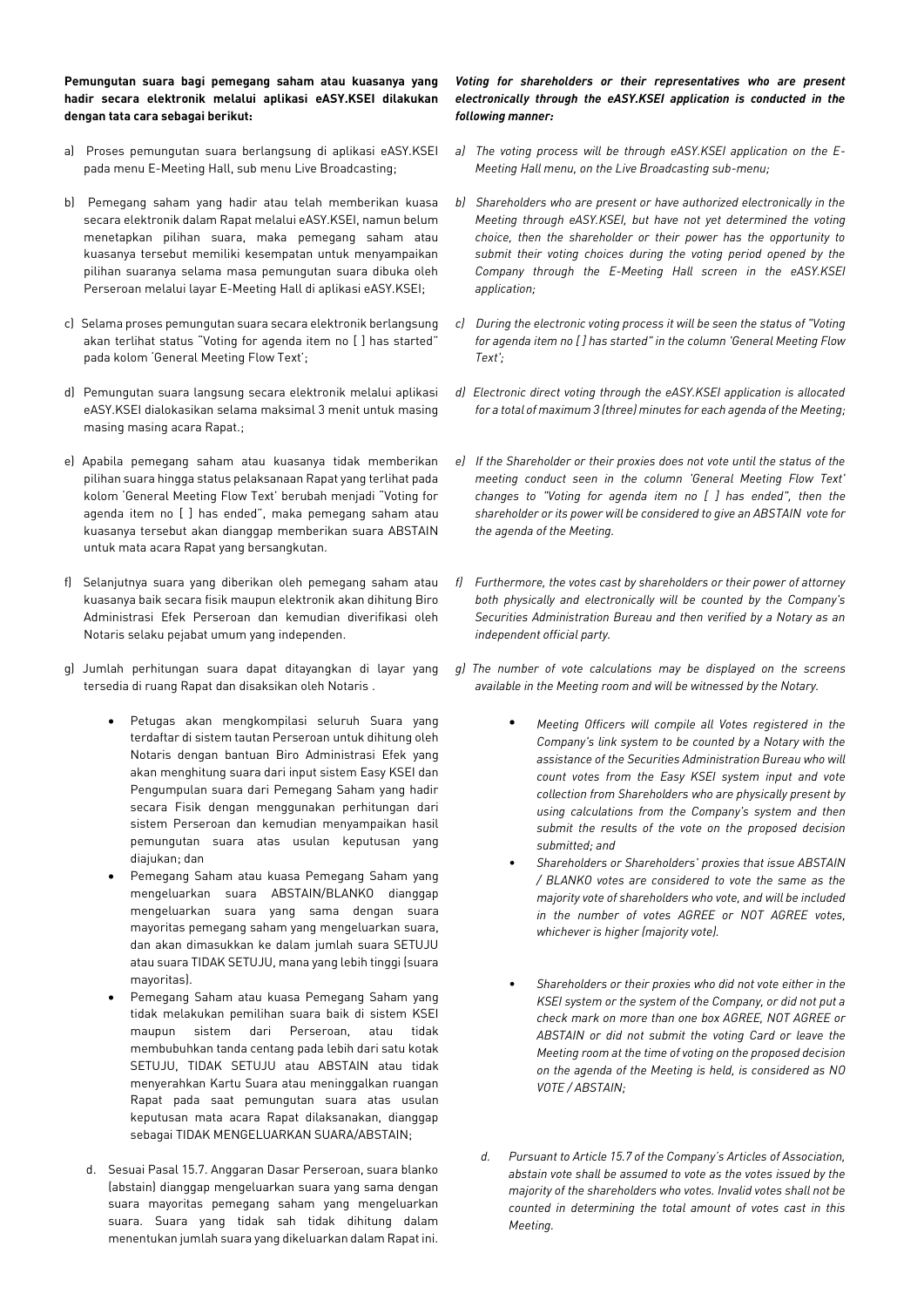- **13. Prosedur untuk mengajukan pertanyaan dalam Rapat**
- **I. Pemegang saham atau kuasanya yang hadir secara fisik dapat mengajukan pertanyaan dan/atau pendapat dengan ketentuan sebagai berikut:**
	- a. Selama pembicaraan mengenai mata acara, Ketua Rapat akan memberi kesempatan kepada pemegang saham dan kuasa pemegang saham untuk menyampaikan maksimal 3 (tiga) pertanyaan dan/atau pendapat yang sesuai dengan agenda Rapat pada saat yang ditentukan oleh Ketua Rapat.
	- b. Menurut Pasal 15.10. Anggaran Dasar Perseroan, setiap hal yang diajukan oleh pemegang saham atau kuasa pemegang saham untuk dibicarakan atau untuk diputuskan dalam Rapat harus memenuhi semua syarat berikut ini:
		- (i) menurut pendapat Ketua Rapat hal tersebut langsung berhubungan dengan salah satu acara Rapat, yang diajukan oleh Pemegang Saham yang memberikan kuasa kepada Pihak Independen dan telah tervalidasi, akan dibacakan dan dibahas dalam Rapat. Hal mana akan dituangkan dalam Akta Notaris dan disampaikan kepada Bursa Efek Indonesia ("**BEI**") dan Otoritas Jasa Keuangan ("**OJK**"), serta diumumkan dalam website Perseroan dan BEI;
		- (ii) hal tersebut diajukan oleh satu atau lebih pemegang saham yang bersama-sama memiliki sedikitnya 10% (sepuluh persen) dari jumlah semua saham dengan hak suara yang sah yang dikeluarkan Perseroan pada saat itu;
		- (iii) menurut pendapat Direksi hal tersebut berhubungan langsung dengan usaha Perseroan;
	- c. Hanya pemegang saham dan kuasa pemegang saham Perseroan yang sah yang berhak mengajukan pertanyaan dan/atau menyatakan pendapat, sesuai prosedur berikut ini:
		- (i) Ketua Rapat akan meminta para pemegang saham dan kuasa para pemegang saham yang ingin mengajukan pertanyaan dan/atau menyatakan pendapatnya dengan cara mengakses tautan yang disediakan melalui perangkat gawai kemudian mengetik pertanyaannya di kolom/formulir yang disediakan.

Untuk tiap-tiap mata acara Rapat, pertanyaan dibatasi hanya yang relevan dengan mata acara Rapat.

- (ii) Ketua Rapat dan/atau seorang anggota Direksi yang diminta Ketua Rapat akan memberikan jawabannya secara langsung secara verbal;
- (iii) setelah semua pertanyaan ditanggapi oleh Ketua Rapat dan/atau oleh anggota Direksi, Ketua Rapat akan melanjutkan Rapat.
- **II. Pemegang saham atau kuasanya yang hadir secara elektronik di aplikasi eASY.KSEI dapat mengajukan pertanyaan dan/atau pendapat secara elektronik dengan ketentuan sebagai berikut:**
	- a. Pertanyaan dan/atau pendapat diajukan secara tertulis melalui fitur chat pada kolom "Electronic Opinions" yang tersedia di layar E-Meeting Hall di aplikasi eASY.KSEI, selama kolom 'General Meeting Flow Text'masih tertulis "Discussion started for agenda item no. [ ]".

*13. Procedure for raising questions at the Meeting I. Shareholders or their proxies who physically present, may ask questions and/or opinions with the following conditions:*

- *a. During discussions of any agenda items, the Chairman of the Meeting will give the opportunity to the shareholders and the proxies of shareholders to raise a maximum of 3 (three) questions and/or to give any comments at the time determined by the Chairman of the Meeting.*
- *b. Pursuant to paragraph 15.10 of the Articles of Association of the Company, any matter submitted by the shareholders or proxies of shareholders for discussion resolution for adoption at the Meeting, shall comply with all the following requirements:*
	- *(i) such question, in the opinion of the Chairman of the Meeting directly related to one of the agenda items of the Meeting, proposed by the Shareholders which grants authority to the Independent Party and has been validated, will be read out and discussed at the Meeting. This, it will be recorded in the Notarial Deed and submitted to the Indonesia Stock Exchange ("IDX") and Financial Services Authority ("OJK"), and announced on the Company's website and IDX;*
	- *(ii) such matter submitted by one or more shareholders who singly or jointly own at least 10% (ten per cent) of the total shares with legal voting rights issued by the Company at that time;*
	- *(iii) in the opinion of the Board of Directors, the question is directly related to the business of the Company;*
- *c. Only lawful shareholders or lawful proxies of the shareholders are entitled to submit questions and/or give comments according to the following procedures:*
	- *(i) The Chairperson of the Meeting will ask the shareholders and the proxy of the shareholders to ask questions and/or express their opinions by accessing the link provided through the device and then typing the question in the column/form provided.*

 *For each agenda item, questions are limited to only those relevant to the agenda;*

- *(ii) The Chairman of the Meeting and/or a member of the Board of Directors requested by the Chairman of the Meeting will provide the answer directly and verbally;*
- *(iii) after all questions have been responded to by the Chairman of the Meeting and/or by members of the Board of Directors, the Chairman of the Meeting will continue the Meeting.*

## *II. Shareholders or their proxies who are present electronically in the eASY.KSEI application may ask questions and/or opinions electronically with the following conditions:*

*a. Questions and/or opinions are submitted in writing through the chat feature in the "Electronic Opinions" column available on the E-Meeting Hall screen in the eASY.KSEI application, during the 'General Meeting Flow Text' column is still written "Discussion started for agenda item no. [ ]".*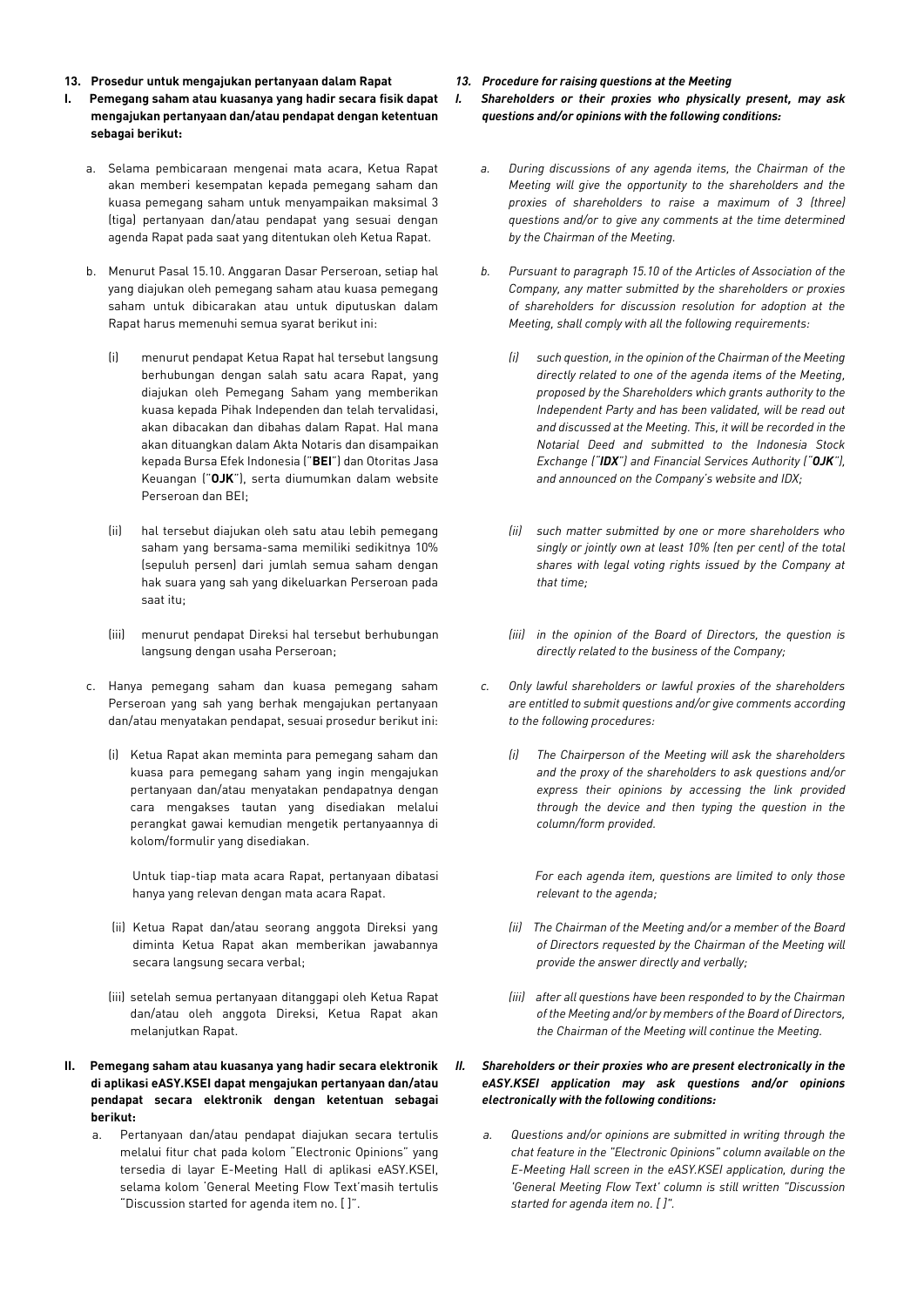- b. Perseroan akan menonaktifkan fitur "raise hand" dan "allow to talk" dalam webinar Zoom pada fasilitas AKSes.
- c. Pada saat mengajukan pertanyaan, pemegang saham atau kuasanya wajib menuliskan nama pemegang saham, jumlah saham yang dimiliki/diwakili, dan alamat email pemegang saham.
- d. Hanya pemegang saham atau kuasanya yang sah yang hadir secara fisik maupun elektronik dalam Rapat berhak untuk mengajukan pertanyaan dan/atau pendapat secara tertulis tentang mata acara Rapat yang sedang dibicarakan.
- e. Perseroan berhak untuk tidak menjawab pertanyaan yang tidak mencantumkan nama pemegang saham dan jumlah saham yang dimiliki/diwakili, dan tidak sesuai dengan mata acara Rapat.
- f. Pertanyaan dan/atau pendapat yang diajukan harus berhubungan langsung dengan mata acara Rapat yang sedang dibicarakan.
- g. Untuk memberikan kesempatan yang sama kepada semua pemegang saham, maka setiap pemegang saham atau kuasanya yang hadir secara fisik maupun elektronik, dapat menyampaikan maksimal 3 (tiga) pertanyaan dan/atau pendapat yang sesuai dengan agenda Rapat.
- h. Jika diajukan beberapa pertanyaan mengenai materi yang sama, maka pertanyaan-pertanyaan tersebut akan dijawab secara sekaligus.
- i. Demi pelaksanaan Rapat yang efektif dan efisien, Pimpinan Rapat berhak untuk memilah pertanyaan yang akan ditanggapi secara langsung (lisan) dalam Rapat.

## 14. **Penayangan Siaran Langsung RUPS**

- a. Pemegang saham atau kuasanya yang telah terdaftar di aplikasi eASY.KSEI paling lambat tanggal 14 Juni 2022 pukul 12.00 WIB dapat menyaksikan pelaksanaan Rapat yang sedang berlangsung melalui webinar Zoom ("Tayangan RUPS") dengan mengakses eASY.KSEI.
- b. Peserta Tayangan RUPS ditentukan berdasarkan first come first served basis dikarenakan kapasitasnya hanya 500 peserta.
- c. Bagi pemegang saham atau kuasanya yang tidak mendapatkan kesempatan untuk menyaksikan pelaksanaan Rapat melalui Tayangan RUPS tetap dianggap sah hadir secara elektronik serta kepemilikan saham dan pilihan suaranya diperhitungkan dalam Rapat, sepanjang telah teregistrasi dalam aplikasi eASY.KSEI.
- d. Pemegang Saham yang hanya menyaksikan Rapat melalui Tayangan RUPS, namun tidak mendeklarasikan kehadirannya pada aplikasi eASY.KSEI, maka yang bersangkutan tidak akan diperhitungkan dalam kuorum kehadiran Rapat.
- e. Untuk mendapatkan pengalaman terbaik dalam menggunakan aplikasi eASY.KSEI dan/atau Tayangan RUPS, Pemegang Saham atau kuasanya disarankan menggunakan peramban (browser) Mozilla Firefox.
- *b. The Company will disable the "raise hand" and "allow to talk" features in zoom webinars at AKSes facilities.*
- *c. When asking questions, shareholders or their proxies must write down the name of the shareholder, the number of shares owned/represented, and the email address of the shareholder.*
- *d. Only shareholders or their legitimate proxy who are physically or electronically present at the Meeting have the right to ask questions and/or opinions in writing about the agenda of the Meeting that being discussed.*
- *e. The Company reserves the right not to answer questions that do not include the names of shareholders and the number of shares owned/ represented and are not in accordance with the agenda of the Meeting.*
- *f. Questions and/or opinions asked must be directly related to the Agenda of the meeting being discussed.*
- *g. To provide equal opportunity to all shareholders, every shareholder or their proxies who present physically or electronically, can convey a maximum of 3 (three) questions and/or opinions that are accordance with the meeting agenda.*
- *h. If there is any similar questions about the same material, the Company may merge and answer the question at once.*
- *i. For the sake of effective and efficient implementation of the Meeting, the Meeting Leader has the right to sort out the questions that will be responded to directly (verbally) in the Meeting.*

# *14. Live Broadcast of The GMS.*

- *a. Shareholders or their representatives who have registered with the eASY.KSEI application no later than June 14, 2022 at 12:00 PM can watch the ongoing Meeting through zoom webinar ("GMS Live Event") by accessing eASY.KSEI.*
- *b. Participants of the GMS Live Event are determined based on the first come first served basis as the capacity is only 500 participants.*
- *c. For shareholders or their representatives who do not get the opportunity to access the implementation of the Meeting through the GMS live event, are still considered valid electronically present and their share ownership and voting choices are taken into account in the Meeting, as long as it has been registered in the eASY.KSEI application.*
- *d. Shareholders who only view the Meeting through the GMS Impressions, but do not declare their present on the eASY.KSEI application, then he/she will not be taken into account in the quorum of meeting attendance.*
- *e. To get the best experience in using the eASY.KSEI application and/or GMS Impressions, Shareholders or their representatives are advised to use the Mozilla Firefox browser.*